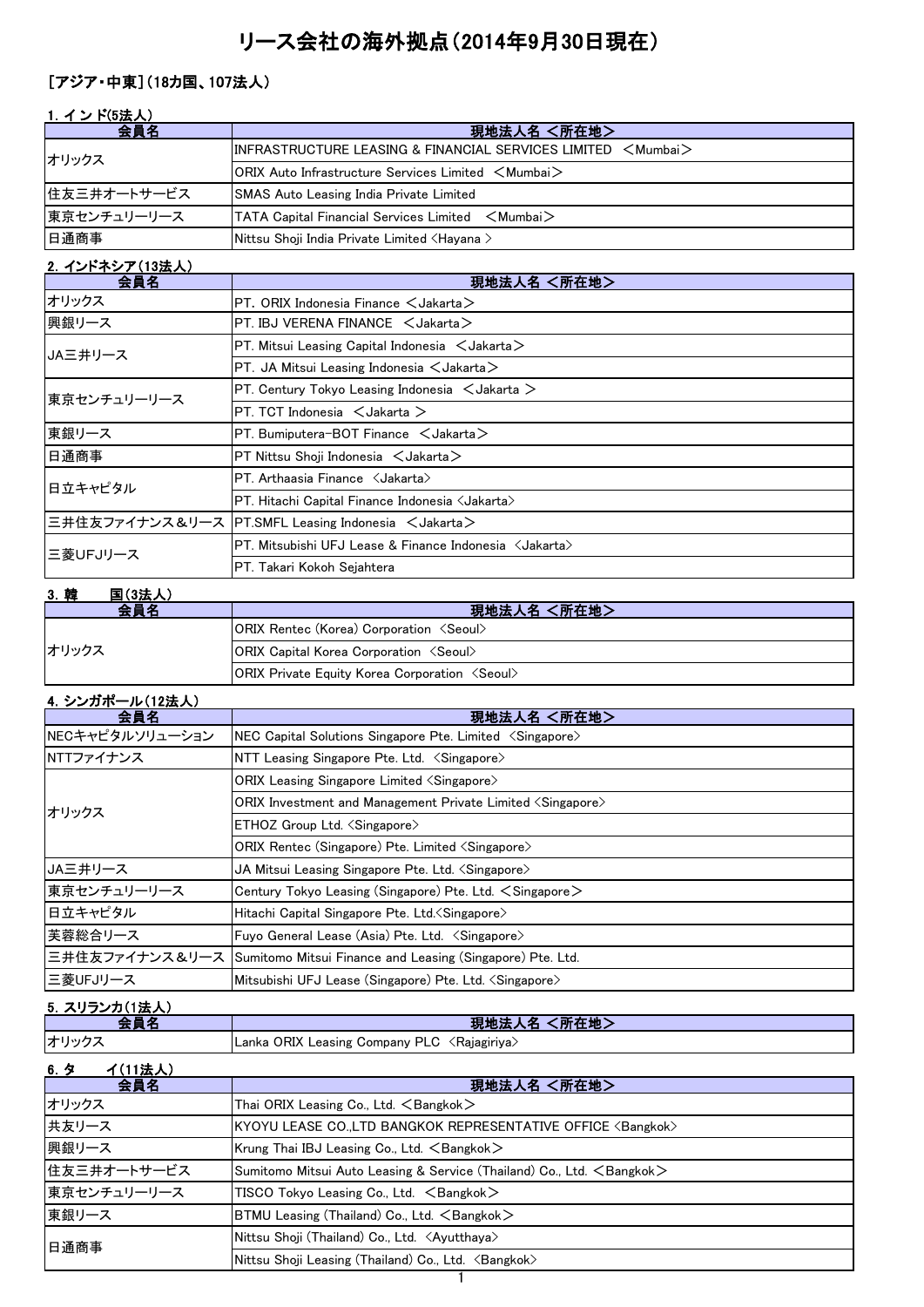| ※恋 /⊿ 辻 l \<br>7 스 |                                                                      |
|--------------------|----------------------------------------------------------------------|
| 三菱UFJリース           | Bangkok Mitsubishi UFJ Lease Co., Ltd. <bangkok></bangkok>           |
|                    | 三井住友ファイナンス&リース SMFL Leasing (Thailand) Co., Ltd. <bangkok></bangkok> |
| 日立キャピタル            | Hitachi Capital (Thailand) Co., Ltd. $\leq$ Bangkok $>$              |
|                    |                                                                      |

| .<br>1517777 |                                                                                  |
|--------------|----------------------------------------------------------------------------------|
| 会昌名          | 現地法人名 <所在地>                                                                      |
| オリックス        | ORIX Taiwan Corporation <台北>                                                     |
|              | <b>ORIX Auto Leasing Taiwan Corporation <math>\leq</math>台北<math>&gt;</math></b> |
|              | $ ORIX$ Taiwan Asset Management Company $\leq \nexists \nexists$                 |
| 東京センチュリーリース  | 統一東京股份有限公司 <台北>                                                                  |

#### 8.中 国(23法人、香港除く)

| 会員名            | 現地法人名 <所在地>                                                                   |
|----------------|-------------------------------------------------------------------------------|
| NTTファイナンス      | 環宇郵電国際租賃有限公司〈北京〉                                                              |
|                | ORIX Rentec (Tianjin) Corporation <天津>                                        |
|                | ORIX China Corporation <上海>                                                   |
| オリックス          | CHINA RAILWAY LEASING CO., LTD. <上海>                                          |
|                | Beijing Oriental Jicheng Co., Ltd. <北京>                                       |
|                | ORIX (China) Investment Co., Ltd<大連>                                          |
|                | Pang Da ORIX Auto Leasing Co., Ltd. <北京>                                      |
| 興銀リース          | 興銀融資租賃(中国)有限公司 <上海>                                                           |
|                | 東瑞盛世利融資租賃有限公司 <上海>                                                            |
| 東京センチュリーリース    | 東瑞盛世利(上海)商業保理有限公司<br><上海>                                                     |
|                | 統盛融資租賃有限公司 <蘇州>                                                               |
|                | 東銀租賃咨詢 (上海) 有限公司 〈上海>                                                         |
| 東銀リース          | 東銀融資租賃 (天津) 有限公司<br><天津>                                                      |
|                | 東銀利市商業保理(上海)有限公司 <上海>                                                         |
|                | 大連日通集装箱制造有限公司〈大連〉                                                             |
| 日通商事           | 日通商事(武漢)倉儲有限公司<br>〈武漢〉                                                        |
|                | 日通商事(上海)貿易有限公司 〈上海〉                                                           |
| 日立キャピタル        | Hitachi Capital Leasing (China) Co.,Ltd.(日立租賃(中国)有限公司)<北京>                    |
|                | Hitachi Capital Factoring (China) Co., Ltd.                                   |
| 芙蓉総合リース        | 芙蓉綜合融資租賃(中国)有限公司 〈上海 >                                                        |
| 三井住友ファイナンス&リース | Sumitomo Mitsui Finance and Leasing (China) Co., Ltd. (三井住友融資租賃(中国)有限公司) <広州> |
| 三菱UFJリース       | Mitsubishi UFJ Lease & Finance (China) Co. Ltd. <shanghai></shanghai>         |
|                | Hongling Financial Leasing Co.,Ltd.(宏菱融資租賃(上海)有限公司) <shanghai></shanghai>     |

#### 8.中 国 (香 港)(10法人) 全員名 マンファン マンファン アンディスク 現地法人名 く所在地 > NECキャピタルソリューション NEC Capital Solutions Hong Kong Limited <九龍> ORIX Asia Limited ORIX Asia Capital Limited 東京センチュリーリース Tokyo Leasing (Hong Kong) Ltd. <香港> 東銀リース BOT Lease (Hong Kong) Co., Ltd. 日通商事(香港)有限公司 日立キャピタル Hitachi Capital (Hong Kong) Ltd.<Hong Kong> Fuyo General Lease (HK) Limited 三井住友ファイナンス&リース Sumitomo Mitsui Finance and Leasing (Hong Kong) Limited 三菱UFJリース Mitsubishi UFJ Lease & Finance (Hong Kong) Limited <Hong Kong> 芙蓉総合リース オリックス

## 9.パキスタン(1法人)

| 会員名            | 現地法人名 <所在地>                                                                |  |
|----------------|----------------------------------------------------------------------------|--|
| オリックス          | $ORIX$ Leasing Pakistan Limited $\leq$ Karachi $\geq$                      |  |
| 10. フィリピン(5法人) |                                                                            |  |
| 会員名            | 現地法人名 <所在地>                                                                |  |
| オリックス          | ORIX METRO Leasing and Finance Corporation $\langle$ Makati city $\rangle$ |  |
|                | <b>ORIX Auto Leasing Philippines Corporation <makati city=""></makati></b> |  |
|                | Global Business Power Corporation (Makati city)                            |  |
| 興銀リース          | Japan-PNB Leasing & Finance Corp. $\leq$ Manila $\geq$                     |  |
| 東銀リース          | BOT Lease and Finance Philippines, Inc. $\leq$ Manila $\geq$               |  |

| 11. マレーシア(9法人) |                                                                                    |
|----------------|------------------------------------------------------------------------------------|
|                | 現地法人名 <所在地>                                                                        |
|                | NECキャピタルソリューション NEC Capital Solutions Malaysia Sdn. Bhd. <kuala lumpur=""></kuala> |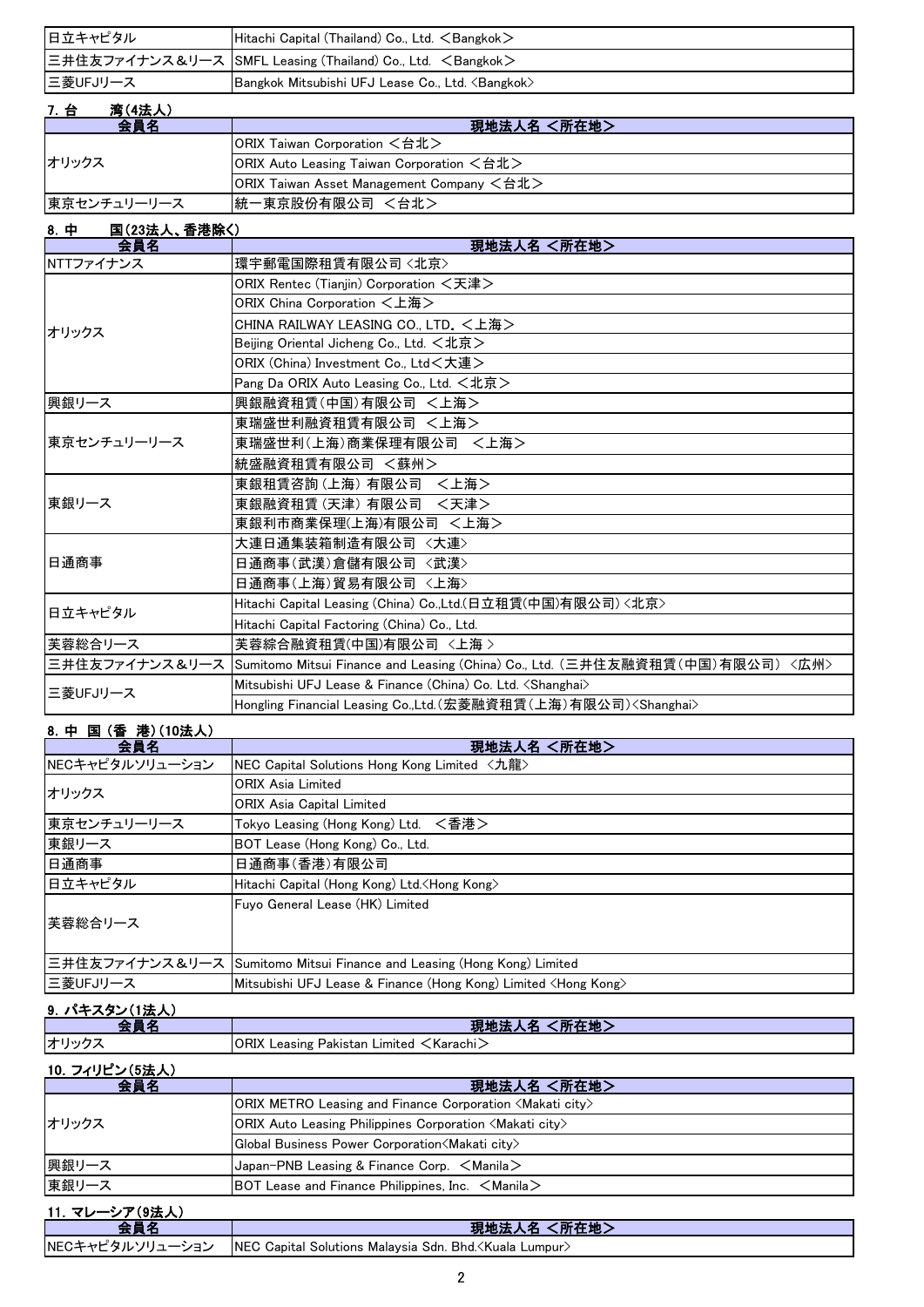|                      | ORIX Leasing Malaysia Berhad <kuala lumpur=""></kuala>                                                  |
|----------------------|---------------------------------------------------------------------------------------------------------|
|                      | ORIX Car Rentals Sdn. Bhd. < Kuala Lumpur>                                                              |
| オリックス                | ORIX Rentec (Malaysia) Sdn. Bhd. < Kuala Lumpur>                                                        |
|                      | ORIX Auto Leasing Malaysia Sdn. Bhd. <kuala lumpur=""></kuala>                                          |
|                      | ORIX Asset Management Malaysia Sdn. Bhd. < Kuala Lumpur>                                                |
| 東京センチュリーリース          | Century Tokyo Capital (Malaysia) Sdn. Bhd. < Kuala Lumpur>                                              |
| 日立キャピタル              | First Peninsula Credit Sdn.Bhd. < Penang>                                                               |
| 三井住友ファイナンス&リース       | SMFL Leasing (Malaysia) Sdn. Bhd. <kuala lumpur=""></kuala>                                             |
| 12. ベトナム(2法人)        |                                                                                                         |
| 会員名                  | 現地法人名 <所在地>                                                                                             |
| オリックス                | Indochina Capital Corporation <ho chi="" city="" minh=""></ho>                                          |
| 三菱UFJリース             | Mitsubishi UFJ Lease & Finance Co. Ltd. Ho Chi Minh City Representative Office <ho chi="" minh=""></ho> |
| <u>13.モンゴル(2法人)</u>  |                                                                                                         |
| 会員名                  | 現地法人名 <所在地>                                                                                             |
| エムジーリース              | TDB Leasing LLC く ウランバートル >                                                                             |
| オリックス                | TenGer Financial Group <ulaanbaatar></ulaanbaatar>                                                      |
| 14. アラブ首長国連邦(1法人)    |                                                                                                         |
| 会員名                  | 現地法人名 <所在地>                                                                                             |
| オリックス                | Al Hail ORIX Finance PSC <dubai></dubai>                                                                |
| <u>15. オマーン(1法人)</u> |                                                                                                         |
| 会員名                  | 現地法人名 <所在地>                                                                                             |
| オリックス                | $<$ Muscat $>$<br>Oman ORIX Leasing Company SAOG                                                        |
| 16. サウジアラビア(2法人)     |                                                                                                         |
| 会員名                  | 現地法人名 <所在地>                                                                                             |
| オリックス                | Saudi ORIX Leasing Company $\leq$ Riyadh $>$                                                            |
| 三菱UFJリース             | Ajil Financial Services Company Ltd. <jeddah></jeddah>                                                  |
| 17. トルコ(1法人)         |                                                                                                         |
| 会員名                  | 現地法人名 <所在地>                                                                                             |
| 三菱UFJリース             | Ekim Turizm Ticaret Ve Sanayi A.S. <istanbul></istanbul>                                                |
| 18. バレーン(1法人)        |                                                                                                         |
| 会員名                  | 現地法人名 <所在地>                                                                                             |
| オリックス                | The Mediterranean and Gulf Insurance & Reinsurance Company B.S.C. <manama></manama>                     |

## [北米・中南米](3カ国、19法人)

#### 19.アメリカ合衆国(15法人)

| 会員名            | 現地法人名 <所在地>                                                                                 |
|----------------|---------------------------------------------------------------------------------------------|
|                | ORIX USA Corporation <dallas, tx=""></dallas,>                                              |
|                | Houlihan Lokey, Inc. <los angeles,="" ca=""></los>                                          |
| オリックス          | RED Capital Group $\leq$ Columbus, OH $>$                                                   |
|                | Mariner Investment Group LLC <harrison, ny=""></harrison,>                                  |
|                | Enovity, Inc. $<$ San Francisco, CA $>$                                                     |
| <b>JA三井リース</b> | JA Mitsui Leasing Capital Corporation $<$ New York $>$                                      |
| 東京センチュリーリース    | Century Tokyo Leasing (USA) Inc. $\leq$ Purchase, NY $>$                                    |
|                | $\mathsf{GA}$ Telesis, LLC $<$ Florida $>$                                                  |
| 日通商事           | Nittsu Shoji U.S.A., Inc. $\leq$ Arlington Heights, IL $>$                                  |
|                | $NEX$ Transport Inc. $\leq$ East Liberty, OH $>$                                            |
| 日立キャピタル        | Hitachi Capital America Corp. <norwalk, ct=""></norwalk,>                                   |
| 芙蓉総合リース        | Fuyo General Lease (USA) Inc. <new york=""></new>                                           |
| 三菱UFJリース       | Mitsubishi UFJ Lease & Finance (U.S.A.) Inc. <florence, ky=""></florence,>                  |
|                | Mitsubishi UFJ Lease & Finance Co. Ltd., New York Representative Office <new york=""></new> |
|                | Jackson Square Aviation, LLC $\triangleleft$ San Francisco $\triangleright$                 |

#### 20. カナダ(3法人)

| 会員名     | 現地法人名 <所在地>                                                |  |
|---------|------------------------------------------------------------|--|
| 日立キャピタル | $ $ Hitachi Capital Canada Corp. $\leq$ Toronto $>$        |  |
|         | CLE Canadian Leasing Enterprises Ltd. $\leq$ Quebec $\geq$ |  |
| 芙蓉総合リース | <b>Fuyo General Lease (Canada) Inc. <tronto></tronto></b>  |  |